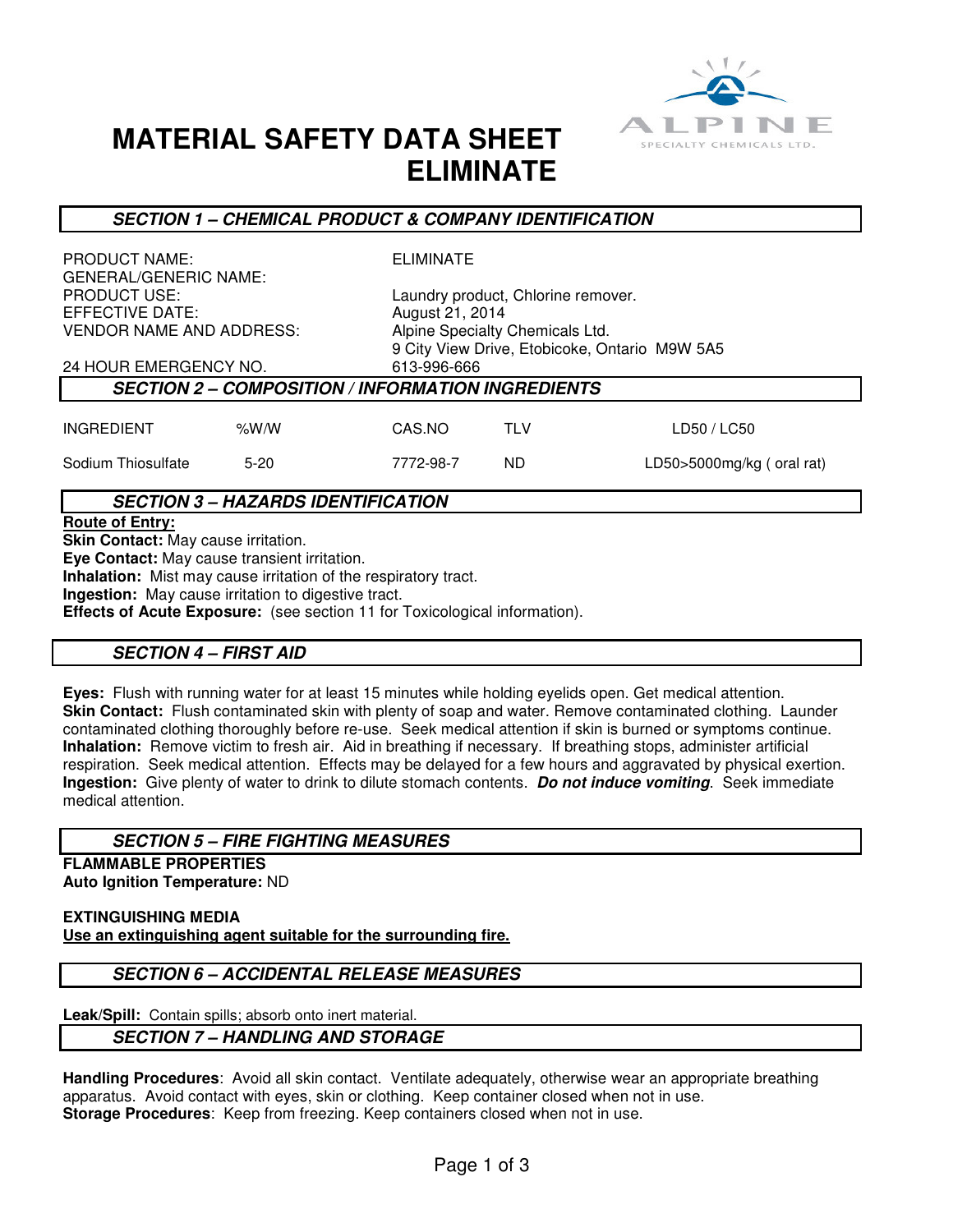# **MATERIAL SAFETY DATA SHEET ELIMINATE**

### **SECTION 8 – EXPOSURE CONTROLS**

# **PROTECTIVE EQUIPMENT TO BE USED:**<br>RESPIRATORY PROTECTION: No

RESPIRATORY PROTECTION: Not required under adequate ventilation.<br>VENTILATION: General ventilation adequate. PROTECTIVE GLOVES:<br>EYE PROTECTION: OTHER PROTECTIVE MEASURES:

General ventilation adequate.<br>Rubber Safety glasses if risk of contact.<br>Not required

#### **SECTION 9 – PHYSICAL PROPERTIES**

| PHYSICAL STATE:          | Liquid                   |
|--------------------------|--------------------------|
| APPEARANCE AND ODOUR:    | Clear, colorless liquid. |
| <b>ODOUR THRESHOLD:</b>  | ND.                      |
| <b>SPECIFIC GRAVITY:</b> | 1.05                     |
| <b>VAPOUR PRESSURE:</b>  | ا>                       |
| <b>VAPOUR DENSITY:</b>   | ND.                      |
| PH:                      | $5 - 7$                  |
| EVAPORATION RATE:        | ND.                      |
| INITIAL BOILING POINT:   | ND.                      |
| <b>WATER SOLUBILITY:</b> | Complete                 |
| <b>FREEZING POINT:</b>   | ND                       |

### **SECTION 10 – STABILITY AND REACTIVITY**

| STABILITY:                              | Stable                                        |
|-----------------------------------------|-----------------------------------------------|
| INCOMPATIBILITY:                        | <b>None</b>                                   |
| HAZARDOUS DECOMPOSITION PRODUCTS: _ ND_ |                                               |
| HAZARDOUS POLYMERIZATION:               | Will not occur.                               |
| CONDITIONS TO AVOID:                    | Contact with strong acids will generate heat. |
|                                         |                                               |

#### **SECTION 11 – TOXICOLIGICAL INFORMATION**

| THRESHOLD LIMIT VALUE:        | ND.                                                    |
|-------------------------------|--------------------------------------------------------|
| EFFECTS OF ACCUTE EXPOSURE:   |                                                        |
| <b>SKIN CONTACT:</b>          | May cause irritation.                                  |
| EYE CONTACT:                  | May cause transient irritation.                        |
| INHALATION:                   | Misting may cause irritation of the respiratory tract. |
| INGESTION:                    | May cause irritation to digestive tract.               |
| EFFECT OF CHRONIC EXPOSURE:   | Not known.                                             |
| <b>IRRITANCY OF PRODUCT:</b>  | Slight                                                 |
| CARCINOGENICITY:              | ND                                                     |
| SENSITIZATION TO MATERIAL:    | <b>ND</b>                                              |
| <b>REPRODUCTION TOXICITY:</b> | ND.                                                    |
| TERATOGENTICITY:              | <b>ND</b>                                              |
| MUTAGENICITY:                 | ND                                                     |

### **SECTION 12 – ECOLOLGICAL CONSIDERATION**

#### ND

## **SECTION 13 – DISPOSAL CONSIDERATIONS**

**Waste Disposal:** In accordance with federal, provincial or local government requirements.

## **SECTION 14 – TRANSPORT INFORMATION**

**TDG Classification:** Not Regulated